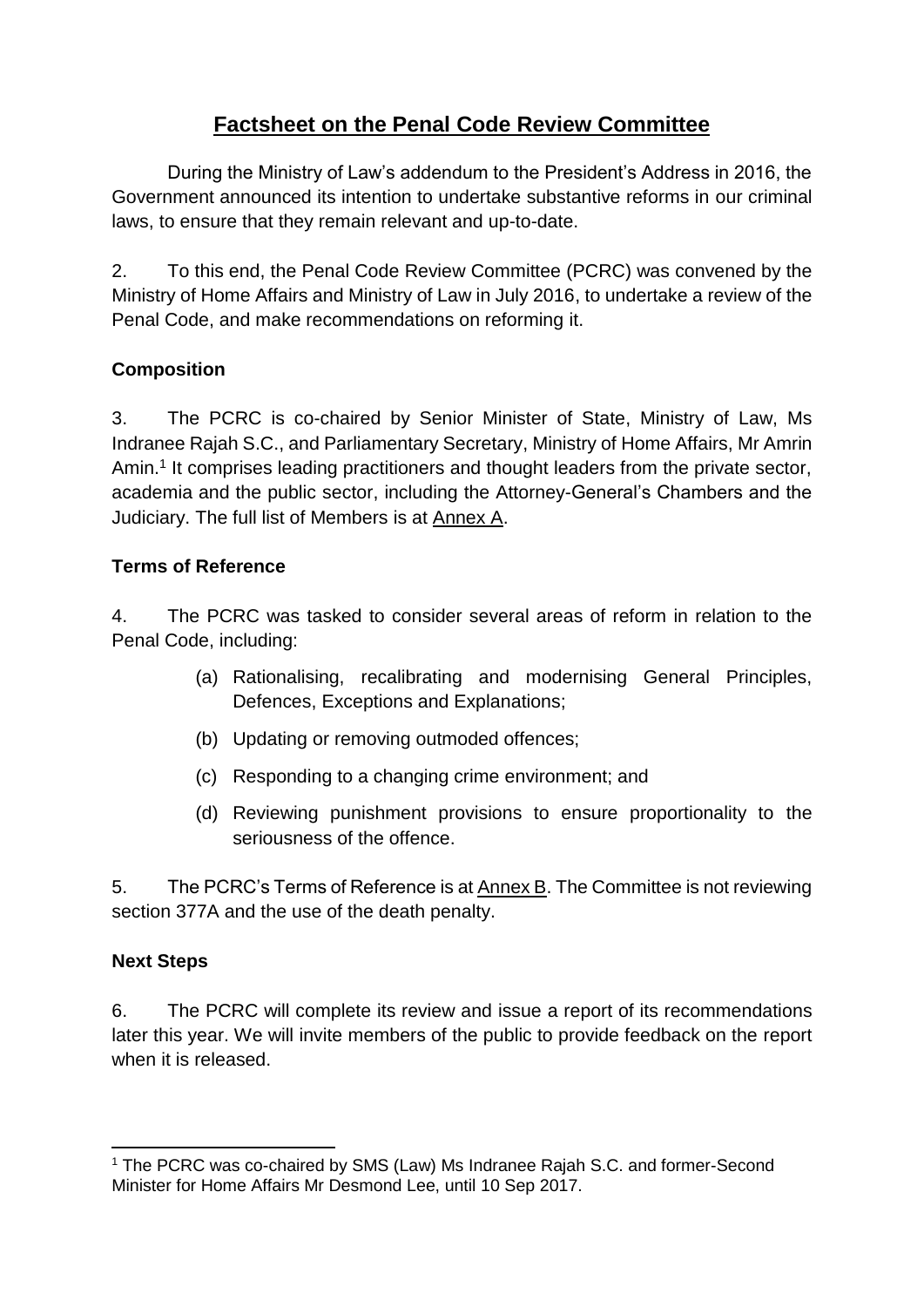## **Annex A: Members of the Penal Code Review Committee**

| <b>Chairpersons</b>                                                     |                                                             |
|-------------------------------------------------------------------------|-------------------------------------------------------------|
| Ms. Indranee Rajah S.C.<br>Senior Minister of State, Ministry of<br>Law | Mr. Desmond Lee (until 10 Sep 2017)                         |
|                                                                         | <b>Former Second Minister for Home Affairs</b>              |
|                                                                         | Mr. Amrin Amin (from 11 Sep 2017)                           |
|                                                                         | Parliamentary Secretary, Ministry of<br><b>Home Affairs</b> |
| <b>Members</b>                                                          |                                                             |
| <b>Justice See Kee Oon</b>                                              | <b>SAC Sekher Warrier</b>                                   |
| Judge of the High Court                                                 | Singapore Police Force                                      |
| <b>Justice Aedit Abdullah</b>                                           | DAC Loke Wai Yew                                            |
| Judge of the High Court                                                 | Singapore Police Force                                      |
| Ms. Mavis Chionh S.C.                                                   | <b>Professor Stanley Yeo</b>                                |
| <b>Attorney-General's Chambers</b>                                      | <b>National University of Singapore</b>                     |
| Mr. Francis Ng S.C.                                                     | Professor Amirthalingam Kumaralingam                        |
| <b>Attorney-General's Chambers</b>                                      | <b>National University of Singapore</b>                     |
| Ms. Thian Yee Sze                                                       | Associate Professor Chan Wing Cheong                        |
| Ministry of Law and Ministry of Home<br><b>Affairs</b>                  | <b>National University of Singapore</b>                     |
|                                                                         | Mr. Amarjeet Singh S.C.                                     |
| Mr. Leong Kwang lan                                                     | <b>Withers KhattarWong</b>                                  |
| Ministry of Home Affairs                                                | Mr. Wendell Wong                                            |
| Mr. Lim Zhi Yang                                                        | <b>Drew and Napier</b>                                      |
| <b>Ministry of Home Affairs</b>                                         |                                                             |